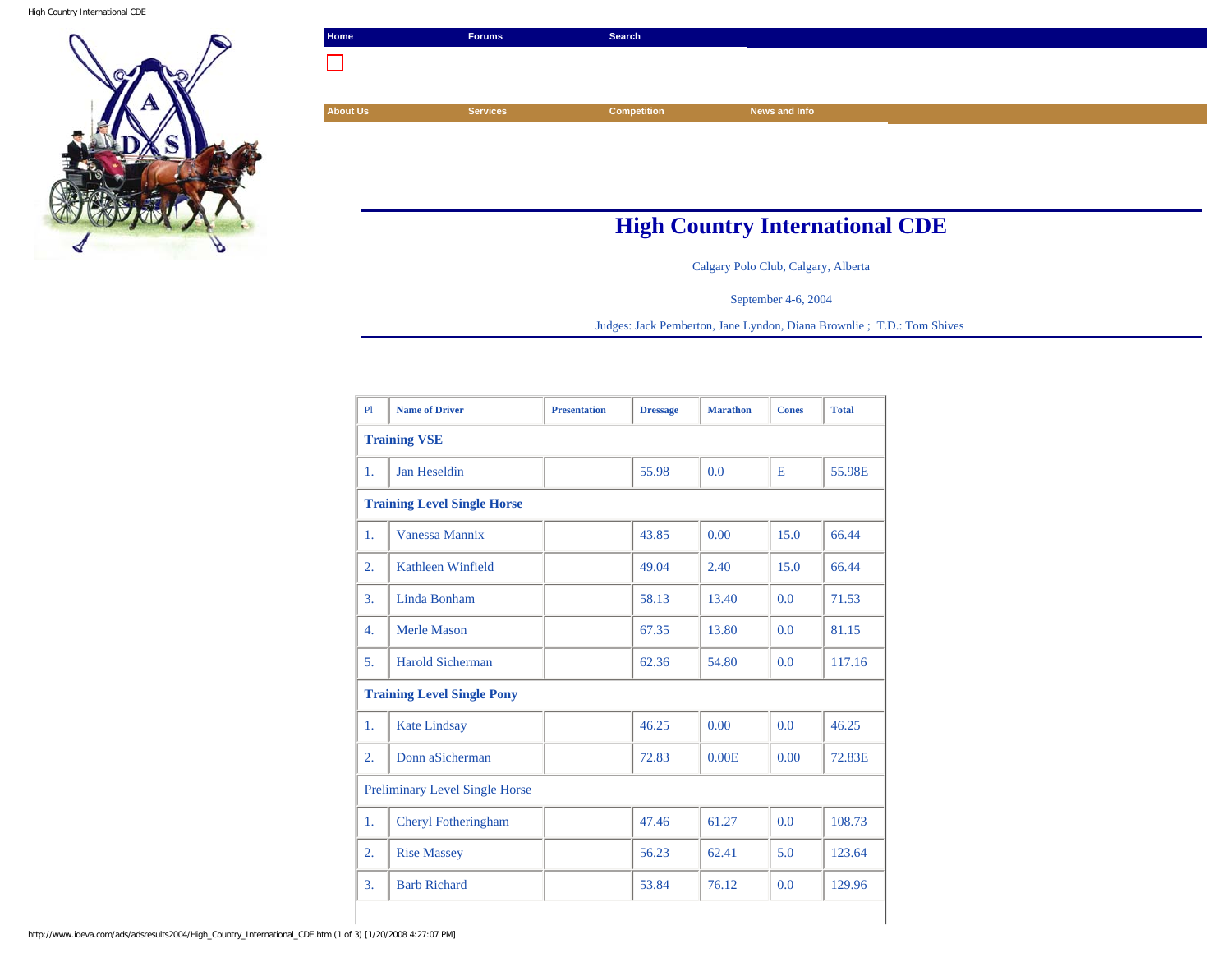| 4.                                 | <b>Anne Jowett</b>    |  | 58.29 | 72.80   | 10.0 | 141.09  |  |  |
|------------------------------------|-----------------------|--|-------|---------|------|---------|--|--|
| 5.                                 | <b>Jane Peterson</b>  |  | 93.13 | 82.38   | 11.0 | 186.51  |  |  |
| 6.                                 | <b>Janet Schaefer</b> |  | 61.03 | 146.42  | 7.0  | 214.45  |  |  |
| 7.                                 | <b>Ann Moody</b>      |  | 75.40 | 193.40  | 26.0 | 294.80  |  |  |
| 8.                                 | <b>Thomas Kubli</b>   |  | 59.91 | 280.48  | 10.0 | 350.39  |  |  |
| <b>Preliminary Level Multiples</b> |                       |  |       |         |      |         |  |  |
| 1.                                 | <b>Deb Laderoute</b>  |  | 53.43 | E       | 22.5 |         |  |  |
| <b>Preliminary Level Ponies</b>    |                       |  |       |         |      |         |  |  |
| 1.                                 | <b>Molly White</b>    |  | 48.09 | 68.98   | 0.0  | 117.07  |  |  |
| 2.                                 | Peter Lofgren         |  | 50.08 | 73.93   | 9.0  | 133.01  |  |  |
| <b>Intermediate Horse\Pony</b>     |                       |  |       |         |      |         |  |  |
| 1.                                 | <b>Patti Shores</b>   |  | 58.24 | 75.06   | 2.0  | 135.30  |  |  |
| 2.                                 | <b>Fred Gutoski</b>   |  | 52.27 | 83.88   | 5.0  | 141.15  |  |  |
| 3.                                 | <b>Orville Unrau</b>  |  | 48.21 | 94.37   | 0.0  | 142.58  |  |  |
| 4.                                 | <b>Betty Ellis</b>    |  | 51.84 | 95.81   | 5.0  | 152.65  |  |  |
| 5.                                 | <b>Sarah Bradley</b>  |  | 66.13 | 124.69  | 25.5 | 216.32  |  |  |
| <b>Advanced Level Horses</b>       |                       |  |       |         |      |         |  |  |
| 1.                                 | <b>Mark Schmidt</b>   |  | 84.27 | 72.38   | 27.5 | 184.15  |  |  |
| 2.                                 | <b>Josh Rector</b>    |  | 78.08 | 80.66   | 69.5 | 228.24  |  |  |
| 3.                                 | <b>Walt Rector</b>    |  | 74.45 | 100.83E | 45.0 | 220.28E |  |  |
| <b>Advanced Level Ponies</b>       |                       |  |       |         |      |         |  |  |
| 1.                                 | <b>Kristin Dornan</b> |  | 65.49 | 65.29   | 14.0 | 144.78  |  |  |
| $\overline{2}$ .                   | <b>Barbara Murphy</b> |  | 67.41 | 61.73   | 20.0 | 149.14  |  |  |